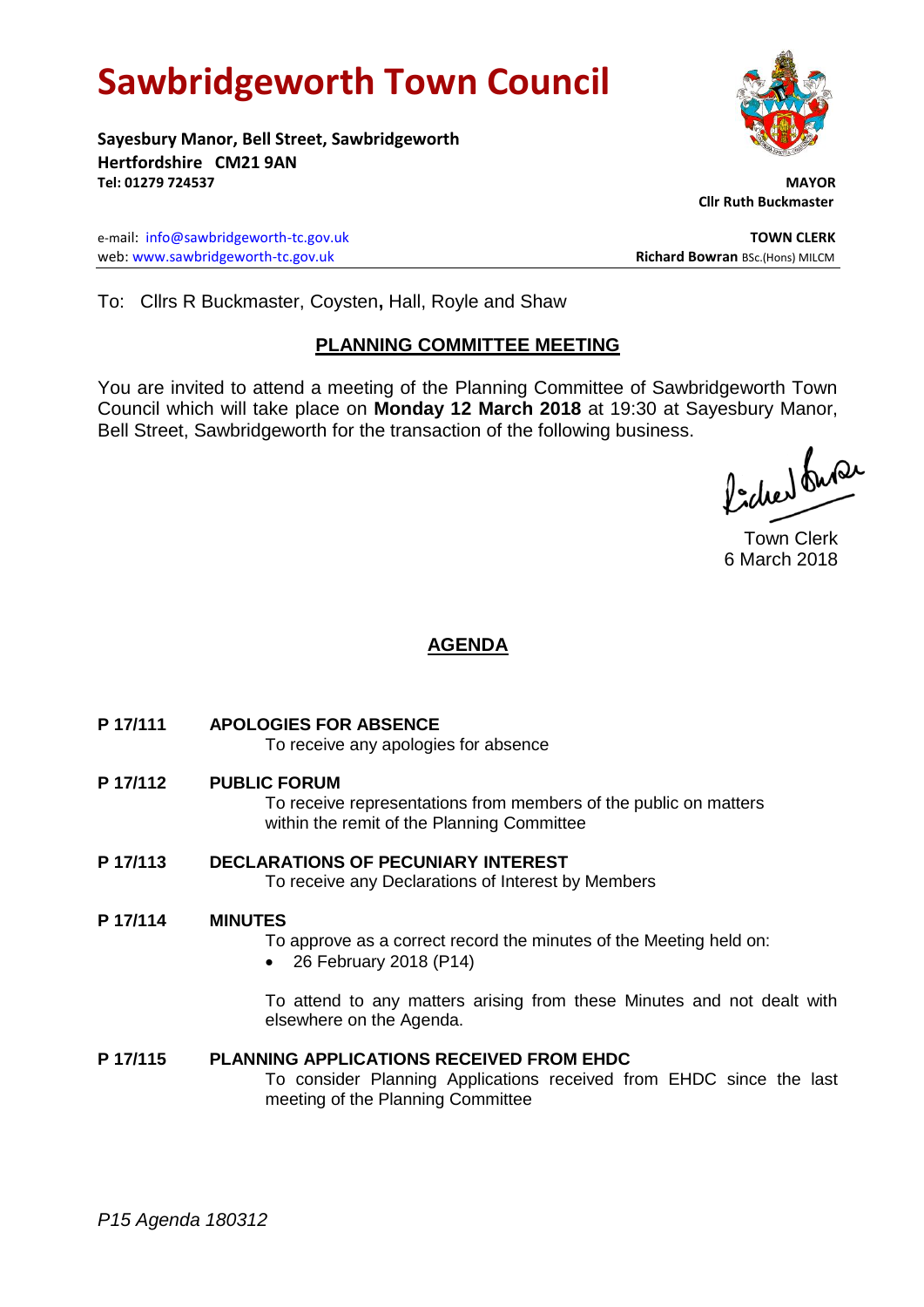#### **3/18/0370/HH 45 Vantorts Road, CM21 9NB**

[Side and rear extensions, roof alterations, permeable drive and conversion of garage to](https://publicaccess.eastherts.gov.uk/online-applications/applicationDetails.do?activeTab=documents&keyVal=P4FVM4GLKMO00)  [form annex](https://publicaccess.eastherts.gov.uk/online-applications/applicationDetails.do?activeTab=documents&keyVal=P4FVM4GLKMO00)

**\_\_\_\_\_\_\_\_\_\_\_\_\_\_\_\_\_\_\_\_\_\_\_\_\_\_\_\_\_\_\_\_\_\_\_\_\_\_\_\_\_\_\_\_\_\_\_\_\_\_\_\_\_\_\_\_\_\_\_\_\_\_\_\_\_\_**

**\_\_\_\_\_\_\_\_\_\_\_\_\_\_\_\_\_\_\_\_\_\_\_\_\_\_\_\_\_\_\_\_\_\_\_\_\_\_\_\_\_\_\_\_\_\_\_\_\_\_\_\_\_\_\_\_\_\_\_\_\_\_\_\_\_\_**

**\_\_\_\_\_\_\_\_\_\_\_\_\_\_\_\_\_\_\_\_\_\_\_\_\_\_\_\_\_\_\_\_\_\_\_\_\_\_\_\_\_\_\_\_\_\_\_\_\_\_\_\_\_\_\_\_\_\_\_\_\_\_\_\_\_\_**

**\_\_\_\_\_\_\_\_\_\_\_\_\_\_\_\_\_\_\_\_\_\_\_\_\_\_\_\_\_\_\_\_\_\_\_\_\_\_\_\_\_\_\_\_\_\_\_\_\_\_\_\_\_\_\_\_\_\_\_\_\_\_\_\_\_\_**

**Applicant:** Mr & Mrs Stuart Nixon **\_\_\_\_\_\_\_\_\_\_\_\_\_\_\_\_\_\_\_\_\_\_\_\_\_\_\_\_\_\_\_\_\_\_\_\_\_\_\_\_\_\_\_\_\_\_\_\_\_\_\_\_\_\_\_\_\_\_\_\_\_\_\_\_\_\_**

#### **3/18/0472/HH 25 Wychford Drive, CM21 0HA**

[Two outbuildings -](https://publicaccess.eastherts.gov.uk/online-applications/applicationDetails.do?activeTab=documents&keyVal=P4Z1SYGL00700) Retrospective **Applicant:** Mr J Haley

#### **P 17/116 LATE PLANNING APPLICATIONS**

To deal with Planning Applications received from EHDC following the Publication of this Agenda and received before 9 March 2018

#### **P 17/117 PLANNING DECISIONS MADE BY EHDC**

To receive Planning Decisions from EHDC

#### **3/17/1298/HH Garden Cottage, Bullfields, CM21 9DD**

Erection of log cabin **Applicant:** Mr and Mrs Jon Leonard and Sarah Gregg *STC Comment:* No objection *EHDC Decision:* Granted

#### **3/17/2908/LBC 42A Bell Street, CM21 9AN**

Replacement of window and door to rear **Applicant:** Miss Alexandra Barnes **STC Comment:** No objection *EHDC Decision:* Granted

**3/18/0018/VAR The Ancient Raj, Knight Street, CM21 9AX**

Variation of condition 2 (Approved plans) of planning permission 3/16/1507/FUL – Demolition of restaurant and 3no garages/stores. Erection of 2no two bedroomed dwellings and 2no 3 bedroomed dwellings with associated landscaping and parking – To allow for bedrooms within the loft space of plots 1, 2 and 3 with no1 velux windows to the front slope of each property and 2no velux windows to the rear roof slope of each property **Applicant:** Eden Rock Construction

**\_\_\_\_\_\_\_\_\_\_\_\_\_\_\_\_\_\_\_\_\_\_\_\_\_\_\_\_\_\_\_\_\_\_\_\_\_\_\_\_\_\_\_\_\_\_\_\_\_\_\_\_\_\_\_\_\_\_\_\_\_\_\_\_\_\_**

**STC Comment:** Objection. Added dormer windows overlook the adjacent school. This is contrary to Local Adopted Plan 2007, Policy ENV1(d) *EHDC Decision:* Granted

**\_\_\_\_\_\_\_\_\_\_\_\_\_\_\_\_\_\_\_\_\_\_\_\_\_\_\_\_\_\_\_\_\_\_\_\_\_\_\_\_\_\_\_\_\_\_\_\_\_\_\_\_\_\_\_\_\_\_\_\_\_\_\_\_\_\_**